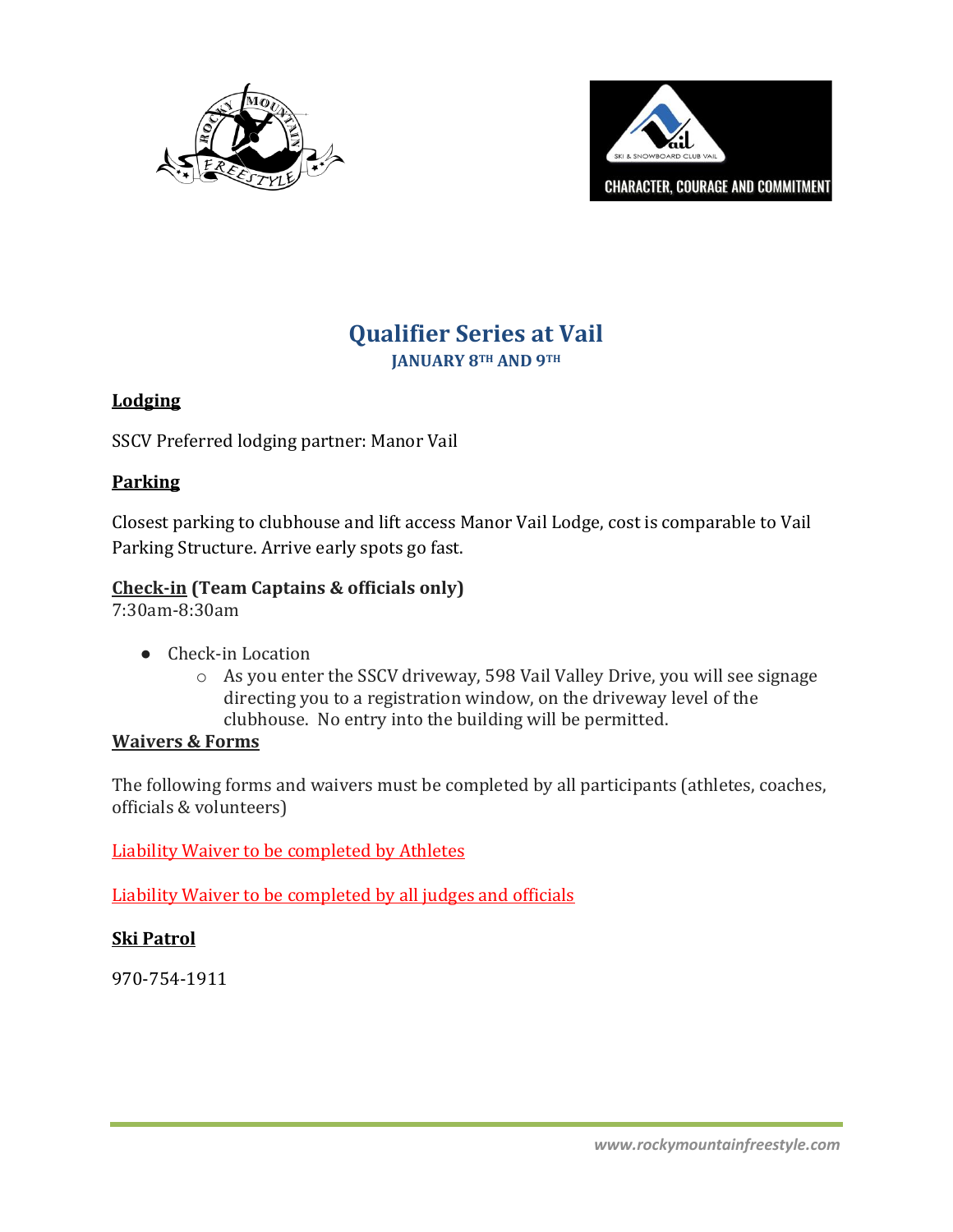



### **Lift Tickets**

- Ticket cost is \$60 per day
- Tickets must be purchased in bulk by Team Captains at the SSCV registration window
- No discounted tickets for the unofficial training day
- Team Captains will be required to pick up athletes' tickets as well as bibs the morning of the event during the check-in time block. Independent athletes are the only exception.
- Parent ticket cost is \$115

#### **Venue Access**

#### Main Arena *-*

Load Riva Bahn (Chair 6) and unload at the mid-point. Pass the Golden Peak T-bar and follow "Golden Peak Race" nearly to the base of Chair 6 where it becomes "Main Arena", the course is on the right side of the trail.

#### **Awards**

Awards are by default in the finish arena immediately following competition

Unofficial Training Day – Friday, Jan. 7th 10:30am-11:00am - Course prep, slip/inspection 11:00am-2:00pm - Official Training (coed) 2:00-2:30 - Slip/Course Maintenance

RQS Competition Day – Sat. Jan. 8th & Devo Competition Day -Sun. Jan. 9th

7:45-8:30 - Bib Distribution/Ticket Pickup (team captains only) - Registration window (follow signs) at the SSCV clubhouse 8:30 - Lifts Open